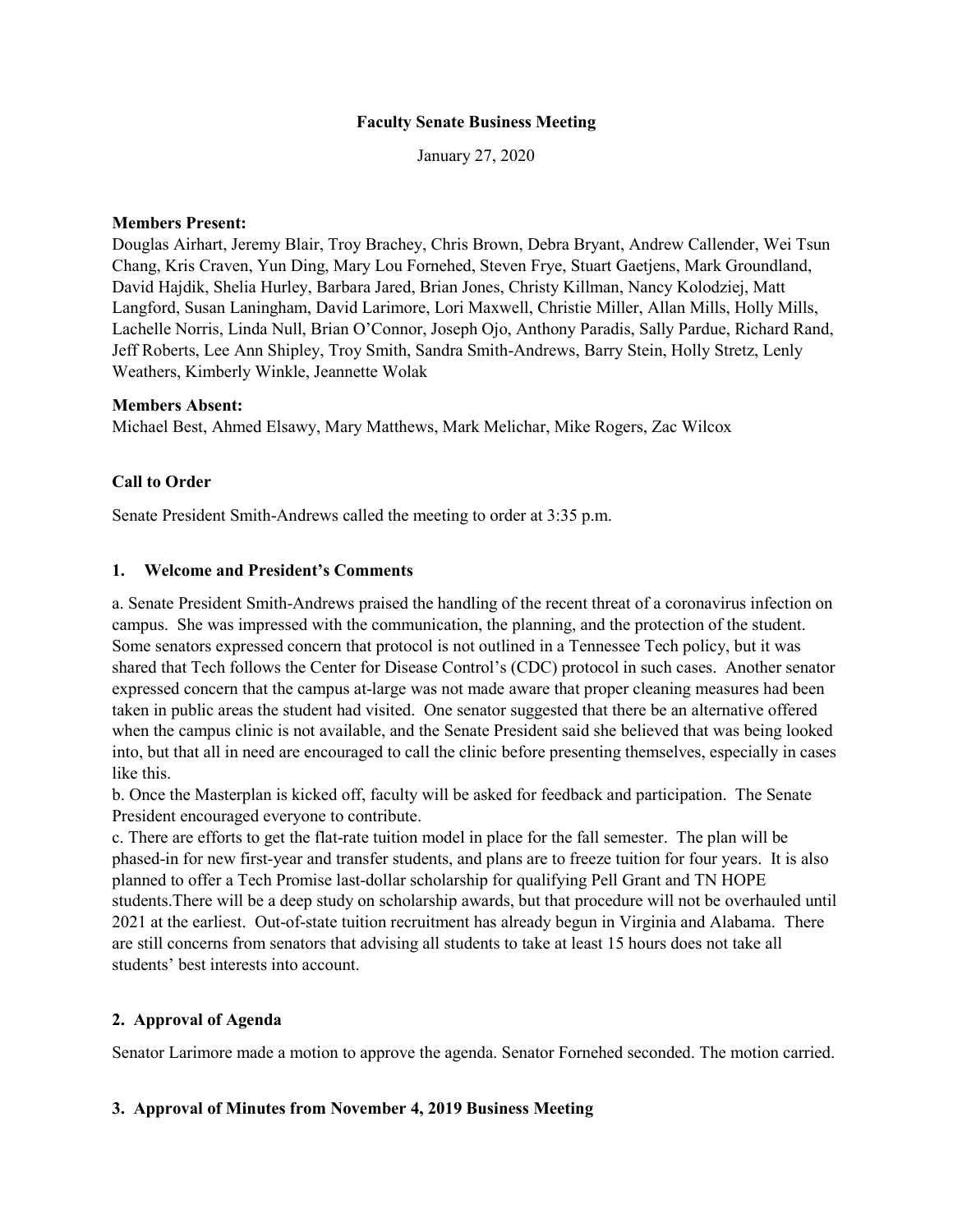Senator Stein made a motion to approve the minutes. Senator Allan Mills seconded. The motion carried.

#### **4. Approval of Notes from the November 11, 2019 Meeting with the President**

Senator Stein made a motion to approve the minutes. Senator Paradis seconded. The motion carried.

#### **5. Approval of Notes from the November 25, 2019 Meeting with the President**

Senator Stein made a motion to approve the notes. Senator Paradis seconded. Senator Norris noted a minor correction was necessary. The notes will be amended as suggested. The motion carried.

#### **6. Minutes from December 2, 2019 Faculty Affairs Appeal Meeting**

Due to the confidential nature of the proceedings, the minutes are not public and are archived in the official appeal file in Faculty Affairs.

### **7. Preference on Receiving Outlook Invite for Senate Meetings?**

Most senators were in favor of receiving Outlook invites. Senate President Smith-Andrews will begin sending these for future meetings.

#### **8. Reports**

a. Academic Council: Chairperson Null shared that revised procedures, approval of a new minor, and approval of a new Master of Professional Studies would be among the upcoming topics. b. Administrative Council: Chairperson Wolak shared that revised procedures and institutional scholarships policies would be among the upcoming topics. Council members should note the changed location of the meeting to the Tech Pride Room. c. none

#### **9. Committee on Custodial Issues**

a. Update: Senator Wolak said there is no update, but she plans to meet with Dan Warren soon to make sure the Facilities and Business Services survey will be offered this spring. It is important to make sure momentum and data regarding custodial services are not lost in the interim.

b. Craig Short resigned as the Associate Vice President of Facilities and Business Services; Dan Warren will serve as Interim Associate Vice President. It was shared that Cheryl Sullivan's employment ends on January 31, and at that time there will not be a contractual liaison between Tech and SSC. Senators are encouraged to continue using the work order system on the Facilities website to report all problems, concerns, and supply requests.

#### **10. Required/Expected On-Campus Time for Faculty**

After further inquiry at both the college/department level and with the Provost, it was determined there were no official changes in expectations or requirements, but that any stringency related to availability and office hours would be decided at the departmental level. The Provost indicated to Senate President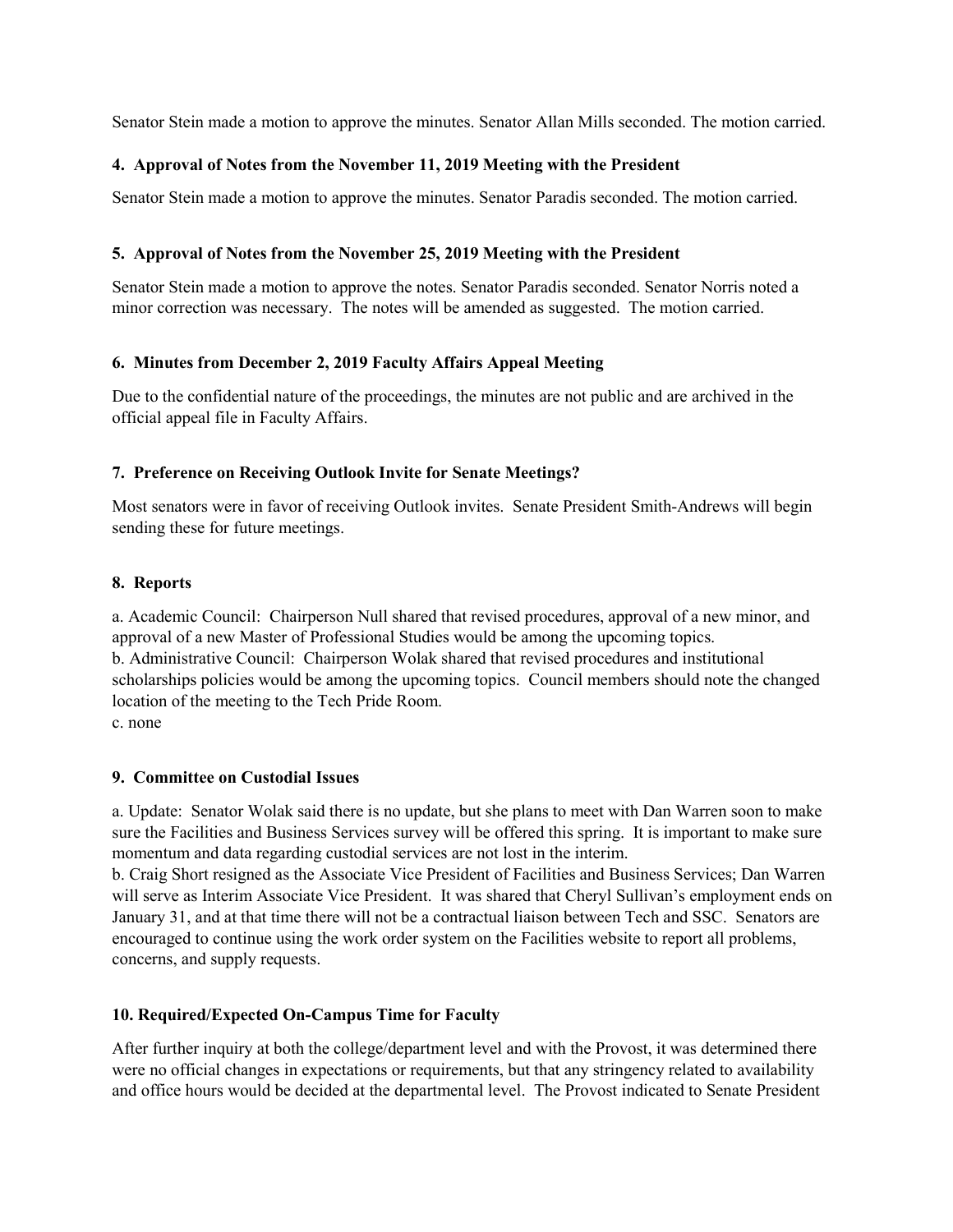Smith-Andrews that "available" does not have a strict definition regarding physically being on-campus.

### **11. Policy 732 Intellectual Property Update**

The policy was sent out to an external attorney for review, and recommendations have been made for updates to this policy. Expectations are that this policy update may be ready for review and approval in February or March.

### **12. Policy 780 Research Misconduct Update**

This policy will be up for approval soon without any major changes other than those that resulted from mediation.

### **13. Merit-Based Compensation**

Informal Conversation with Board of Trustees members yielded a request for Faculty Senate feedback regarding recent merit-based compensation awards. A majority of senators feel that raises based solely on merit are undermining unit cohesion and creating artificial competition while not creating the motivation for all to do more or do better. Concerns from faculty are centered on equitable treatment of all, not an unwillingness to do more or do better. Some specific areas of concern were:

- Many faculty do much more than the bare minimum, but may never be seen as high-achieving; it sends the wrong message to those who are performing well or above-average that they will never achieve a raise. It feels like a slap in the face to imply most faculty do not deserve a raise.
- Faculty in at least one department begged leadership to spread the money around because they felt guilty that it wasn't shared. Most senators agree that a majority of faculty would rather share the money than seem to compete for it.
- What is the rationale for the metric? Some faculty were told that if they met the metric, they would receive one or the other (bonus or raise), but that did not happen in many cases – some received neither.
- Where is the cost-of-living raise? Why is it prioritized lower than a merit-based raise? Most would prefer an across-the-board cost-of-living raise before factoring in merit; if money remained, then merit bonuses (not raises) would make sense and feel fairer.
- Making the decision halfway through the academic year with evaluations from a year prior as the only standard seems a problematic way to award merit. Further, new department chairs who began in the fall are tasked with awarding merit based on evaluations the new leadership did not conduct for people they have little observed.
- If the percentage eligible for consideration were broadened, there would be less concentration of the merit wealth.
- The entire process lacks transparency and consistency. In some colleges, Deans made the awards, while in others, the chairs made the awards. Some merit was awarded to faculty with heavier student loads, but chairs should be more equitably assigning student loads, so that is problematic. Awards are based on evaluations, which are also handled inconsistently, so if the source material is inconsistent, is the process for awarding fair? There should be no merit-based awards given until the process of evaluation is consistent and fair.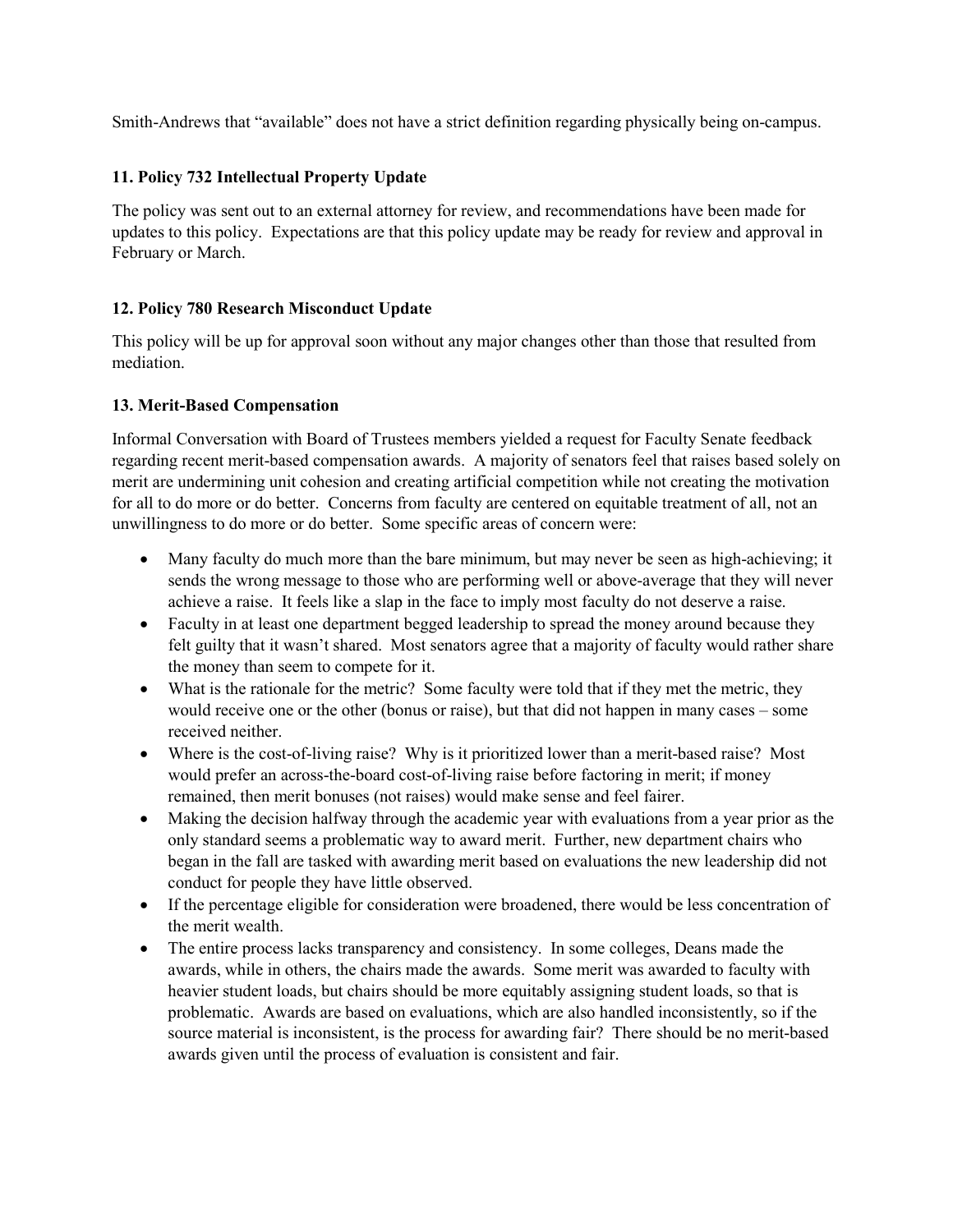• The quick turnaround time for the award decisions was troubling for some senators. Further, the timing of the awards feels awkward given that they are to be based on year-old evaluations, but are being awarded halfway through another academic year with new and different faculty activity.

The senators would like to inquire what type of evidence or research the Board of Trustees would need to determine that merit-based compensation does or does not work. If the goal is to motivate, it appears to have the opposite effect; it encourages instability and undermines collaboration. Allowing for only meritbased compensation seems to unfairly punish faculty who are doing well or above average, so a cost-ofliving raise would be a more equitable and positive use of the pool.

## **14. Centralized Advisement Center**

A senator has been placed on the implementation team that will oversee the creation of a centralized advisement center to be housed in the bottom floor of the library. Though the project is estimated at around \$750,000, there has been no information shared with the implementation team about the reason for this change to our advising structure.

Senators are concerned on many fronts, including:

- What is the main reason for changing the advising structure? If increased retention is the goal, is there data to support this plan?
- How will success be measured?
- Is advising our biggest concern with our students?
- What are the biggest problems with advising currently, and will this center solve them?
- Will this be an improvement over our current system?
- Is there evidence to support that because this plan works at another university it is right for our university and our students?
- Because the center will open in an alternate location while the permanent location is being remodeled, won't this cause too much disruption to a system that is already in place? Why not push the opening to allow for the least amount of disruption?
- Most senators who were approached about this topic or were present for discussions about this center observed no one – faculty or advisors – favoring this plan.
- If the purpose is retention, wouldn't personalized advising within the students' departments be preferable to centralized, general advising where there is less knowledge of the colleges and departments? Departmental advising allows advisors, faculty, staff, departments, and colleges to build community with students from the first day.
- Were retention rates poor, and if so, can that be traced directly to our advising system?
- There are many department-specific placement tests and metrics that would have to be handled in a centralized location without the expertise to make decisions on those tests. Further, there are 2+2 and 3+3 programs that would be delayed if the students aren't advised by their departments early in their curriculum.
- If Student Success Centers will be closed and the number of advisors reduced, how will the load be handled, and will the centralized advisors be leaning on departments for help anyway? If so, where is the improvement to the system?
- If some departments who have funded their own advisors get to keep them, will that lead to inconsistency in the advising process, and how will this be addressed?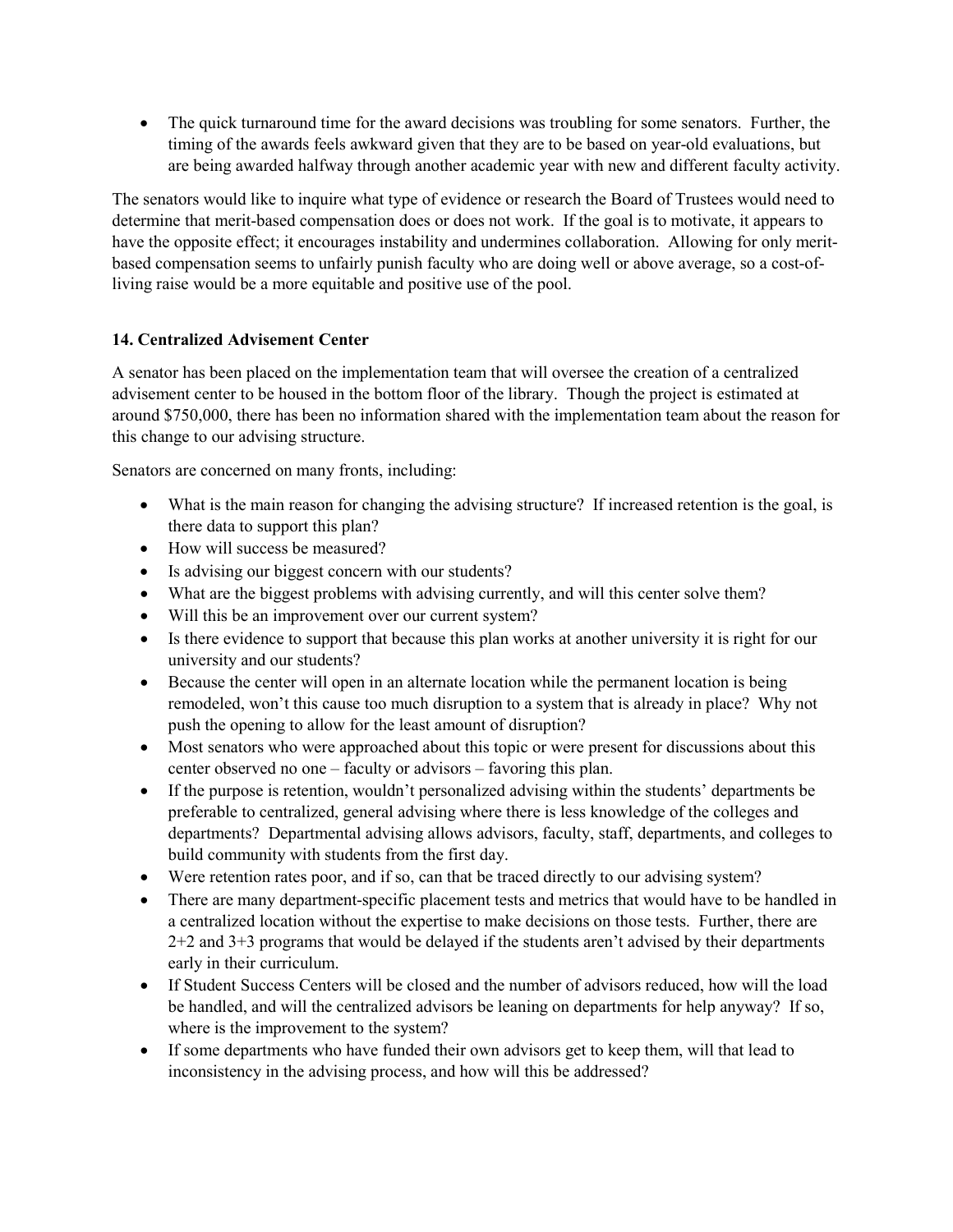The concerns are that there seems to be no evidence this will solve any problems that may exist in a system that is functioning, and that this is therefore not the best use of funds. Senators worry implementation is being rushed without enough consideration for disruption and faculty and staff input. If the center is happening, senators would at least like to see a delay in the implementation until the final space is complete so as to disrupt advising as little as possible for the students.

# **15. Water Center Request**

The Director of the Water Center would like to create an internal advisory board of senior faculty members of varied disciplines. Senator Stretz encourages everyone to consider the invitation to serve. Interested faculty may contact Senator Holly Stretz or Water Center Director Jeff Schaeffer.

# **16. Good Friday Holiday added by Ad Hoc Committee**

Some faculty were surprised to find they were missing an instruction day this term, and it was because Good Friday was listed as a holiday with no classes meeting. In the past, Good Friday has been both a holiday and a work day. More often it was a work day to help balance the calendar of class days for fall and spring semesters. The Calendar and Scheduling Committees each addressed the use of holidays and their impact on instruction, and both concluded that Good Friday would not be a holiday. In the past, Faculty Senate voted to keep that day as an instruction day. According to a memo from Dr. Crickenberger, an ad hoc committee determined the placement for the holidays for the upcoming two years, and Good Friday was established as a holiday. The concern is that such a decision impacts faculty and instruction directly, but the change did not come through Academic or Administrative Councils for approval. Who is on the ad hoc committee, and how can this decision be made without input from faculty or relevant committees?

## **17. Old Business**

None

## **18. Other Such Matters**

- There may still be a discrepancy in compensation for lecturer cohorts. Senator were encouraged to gather facts, examples, and information regarding this issue before the senate pursues the matter with President Oldham.
- The Volpe Library's materials budget is cut every year; the total budget has been cut 50% in the past six years, and the per-student budget amount is lower than it was in 1986. Some departments are seeing subscriptions cut to resources they rely on, but there is no money to avoid this outcome. On inflation alone, the library will have to cut titles every year given the budget it receives. Senators are concerned that if we are to be a research institution, why does the university continually cut the materials budget and access to much-need research resources?
- Though the coversheet to accompany tenure and promotion consideration has not officially been approved, some departments are being told to use it.

After all discussions, senators observed an overall lack of faculty input being sought in decisions that affect faculty; there is a breakdown of shared governance on more than one level.